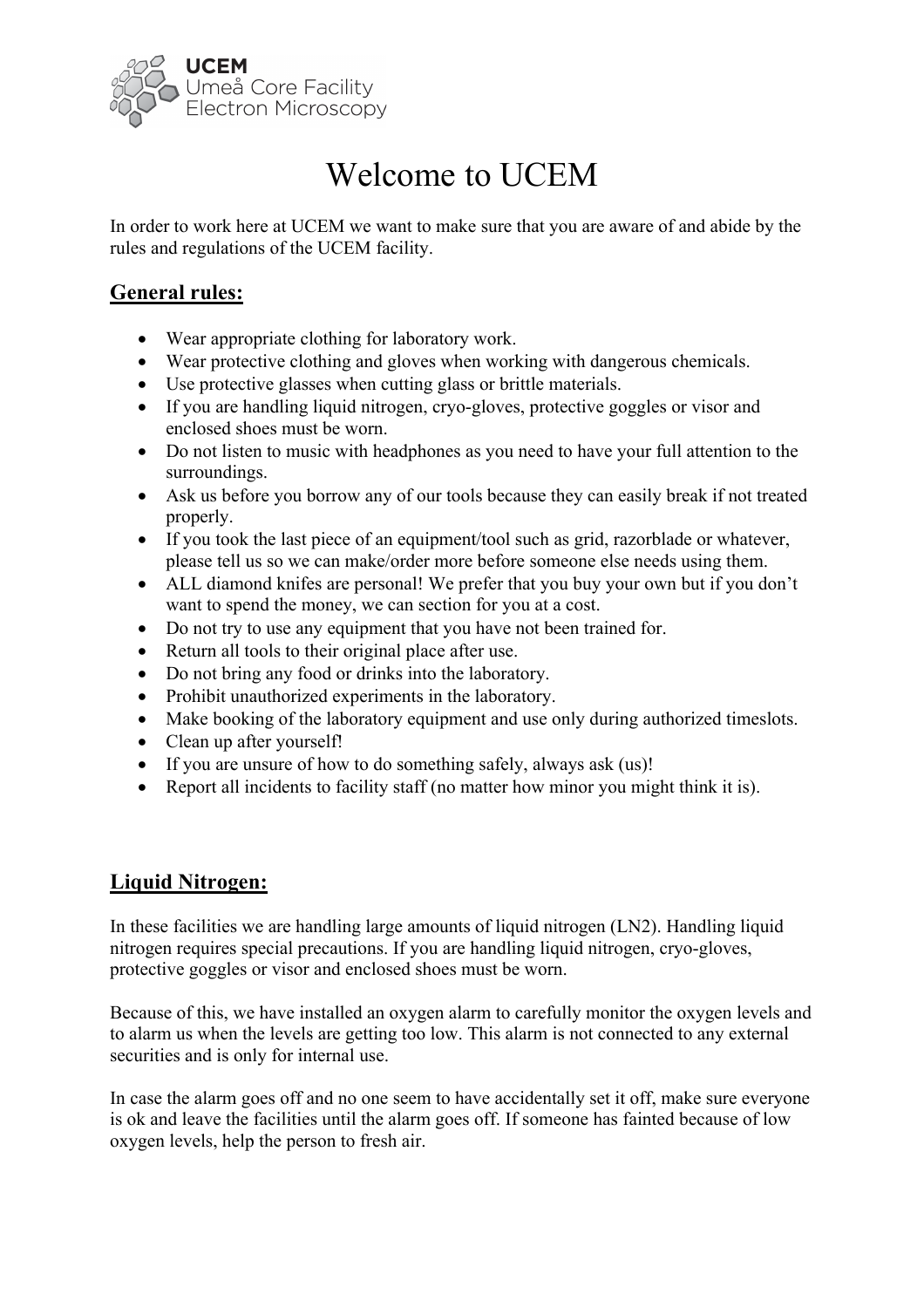

# **Rules for handling our dangerous chemicals:**

Most of the chemicals that we use are toxic; therefore, we absolutely need you to follow our rules for how to handle them to protect yourself and other people working at this facility.

Something else that can be good to think about is that there are no gloves that are completely protected against these chemicals so as soon as you get it on your hands, remove the gloves and take new ones.

Always be cautious when handling chemicals. Discard chemicals appropriately, as advised by facility staff. Do not leave chemicals unlabelled in fume hood, workbench or wash sink.

## Glutaraldehyde:



- Glutaraldehyde is used to fix your sample in the stage you wish to study them. Since it is a fixative it can also fix your own cells.
- It is necessary to use EM-grade glutaraldehyde.
- Glutaraldehyde and all other fixatives + Sodium cacodylate waste goes into the designated waste bottle in the hood.
- Plastic ware that has been in contact with glutaraldehyde goes into the designated plastic bag in the hood.

#### Osmium Tetroxide:



Osmium acts as a secondary fixative for membranes and provides contrast to your membranes. Osmium should always be stored in darkness, in the drawer on the left side of the fume hood. This is also where your samples should be during osmification.

- When osmium reacts, it turns black so if your gloves turn black you have been contaminated, immediately change gloves!
- Osmium reacts very fast with phospholipids, especially with the lipids in your eyes, and could possibly blind you. ALWAYS keep osmium in the fume hood.
- Do not mix the osmium yourself, ask someone from the facility for help.
- Liquid osmium waste and all washes after osmification goes into the osmium waste bottle.
- Plastic that has been in contact with osmium goes into the designated plastic bag in the hood.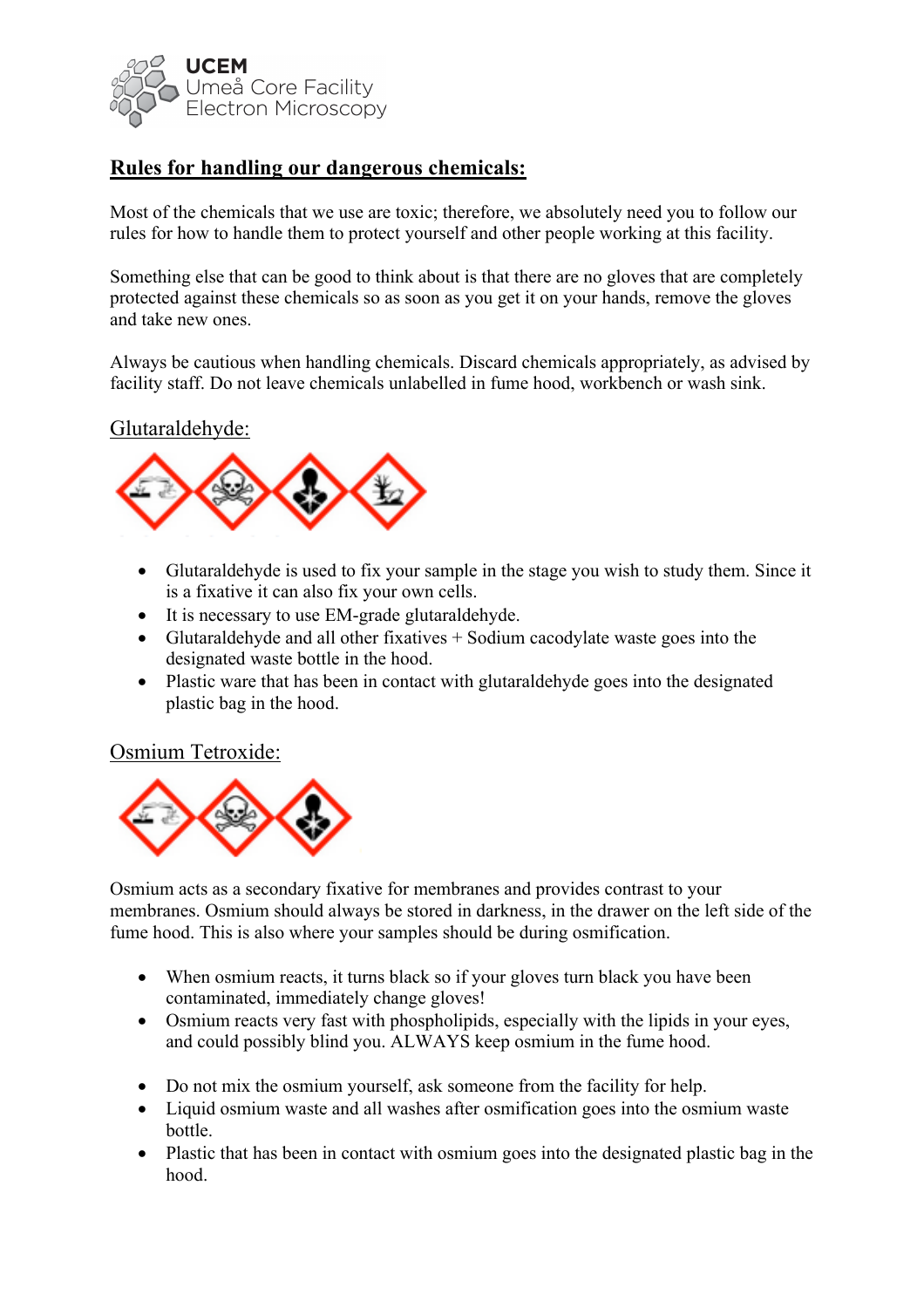

## Propylene oxide:



We use propylene oxide to completely dehydrate our samples and to mix the resin in.

- Propylene oxide is considered a carcinogen.
- Liquid waste goes into the designated bottle in the fume hood.
- Solid waste that has been in contact with the propylene oxide is thrown in the designated plastic bag in the hood.

#### Resin:



Resins are the plastic we use to embed our samples in. There are many different types of resins depending on your sample and what you wish to study, and they therefore come with different toxicity. But commonly they can be considered carcinogenic, allergenic, sensitizing and thus causes skin irritations. Before polymerization the resin is in the monomer stage and is therefore more toxic than as a polymerized resin.

- When taking a new vial from the freezer you must wait until the resin has reached room temperature before you open it, or you might get condensation water in the tube and destroy your sample.
- Resins can be viscous and difficult to handle, be careful not to spill anywhere.
- If you spill, dry it up with some paper and propylene oxide. Spilled resin that polymerizes glues everything together. It is therefore important to check so that you don't have resin outside of the tubes that you put in the oven otherwise they might be stuck there.
- If you get it on your hands, change gloves before touching anything else.
- All liquid resin waste goes into the brown bottles in the hood.
- All solid waste is collected in suitable containers and polymerized in the oven over night. Thereafter they are thrown in the risk disposal box.
- Unused resin can be stored in the hood if it will be used the next day, otherwise put it back in the freezer.
- To handle some of our resins, you need to have taken a special "plastic course" and can show a certificate.